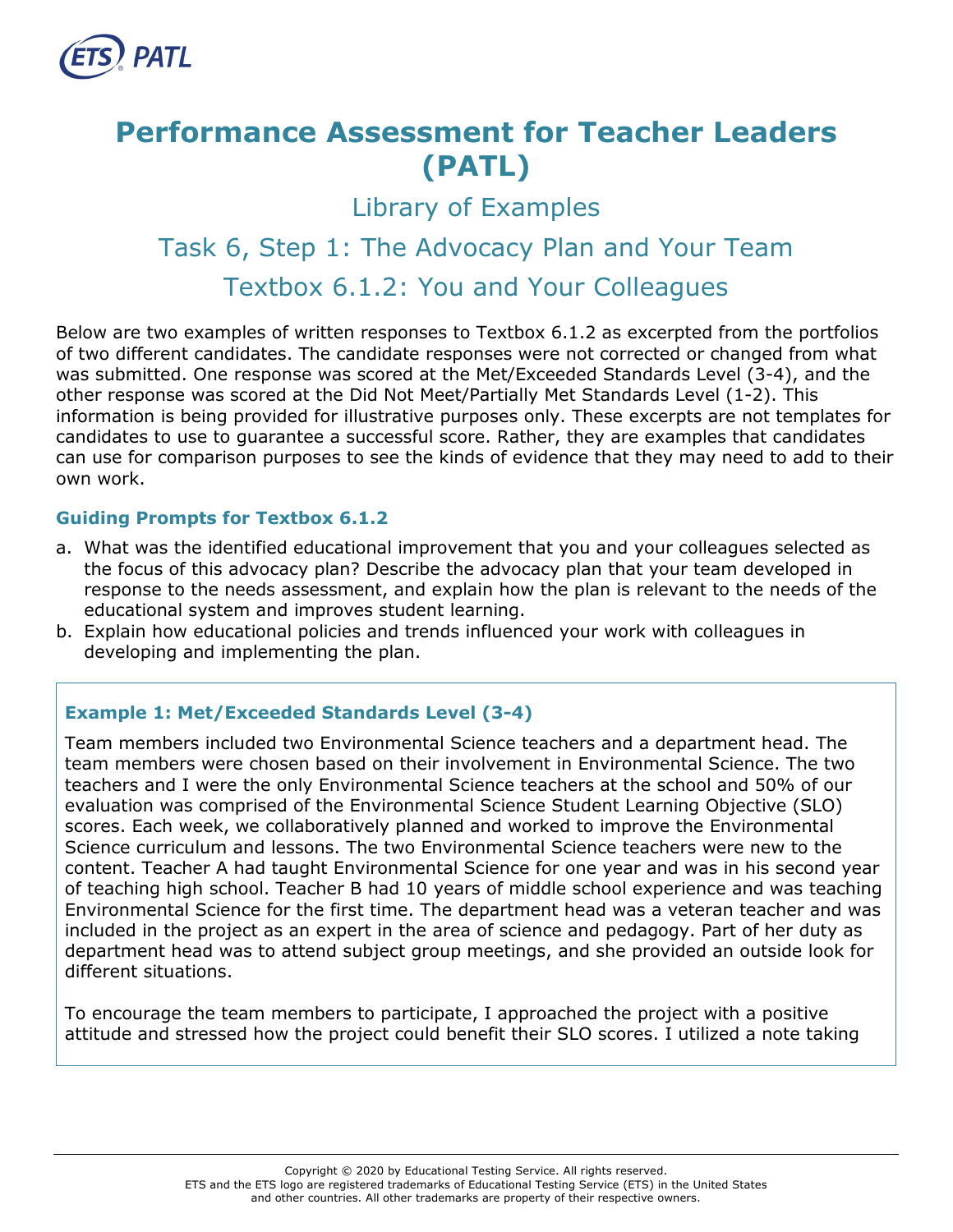### **Example 1: Met/Exceeded Standards Level (cont'd.)**

sheet provided by the school to document and guide our weekly discussions. Each week, a different team member led the meeting while another recorded the meeting minutes on the sheet to involve everyone. During the first week, I demonstrated how the sheet should be completed. At faculty meetings, the teacher performance and development system and college and career readiness ratings were explained to the faculty by our team members. This was only the system's 3rd year using the teacher performance and development system and college and career readiness school rating system was new as well. In our first Environmental Science meeting, we discussed the components of the new evaluation system. We examined the Student Growth Models and the lack of growth demonstrated by Environmental Science students in the previous year. I showed the teachers how the SLO scores were weighted slightly more than the observations, and the importance of showing growth. We discussed the additional factors that influenced student performance such as parent involvement, attendance, and background knowledge. We explained that while we cannot control these factors, we must find ways to help students learn. I encouraged the teachers to communicate with parents/guardians to help reduce some of these other factors. In my Teacher Leadership courses, I was reading about teacher misconceptions of students and parents from certain ethnic groups and low socioeconomic groups. I shared this with the team and encouraged them to not make assumptions that parents/guardians did not care and to not be afraid to try to reach parents/guardians. To ensure professional resources were provide to all team members, we stored all material on the Science Share drive on the schools network. All science teachers have access to this drive and the material would be available for current and future teachers. As team members found or created good lessons or electronic resources, they saved them to the drive to share with other teachers.

# **Refer to the [Task 6](http://gace.ets.org/s/pdf/gace_teacher_leadership_assessment_task_6_rubric.pdf) Rubric and ask yourself:**

In the candidate's description of the plan, where is there evidence of the following?

- A rationale for both the selection of team members and the strategies and leadership skills used to build the collaborative team
- Facilitating members' contributions to the plan to promote educational improvement and improve student learning
- The promotion of colleagues' understanding of how educational policy affects the advocacy plan
- Steps taken to ensure that professional resources were available to colleagues as they worked with the advocacy plan

Why is the candidate's response *connected* and *relevant?*

#### **Example 2: Did Not Meet/Partially Met Standards Level (1-2)**

The team members for the New Teacher Mentor Program were all new teachers at the research school and their assigned mentor. New teachers were required to participate in the mentor program, but their mentor was determined through input from the Instructional Coach, Principal, and the mentor teacher's willingness to help. Mentor teachers were required to